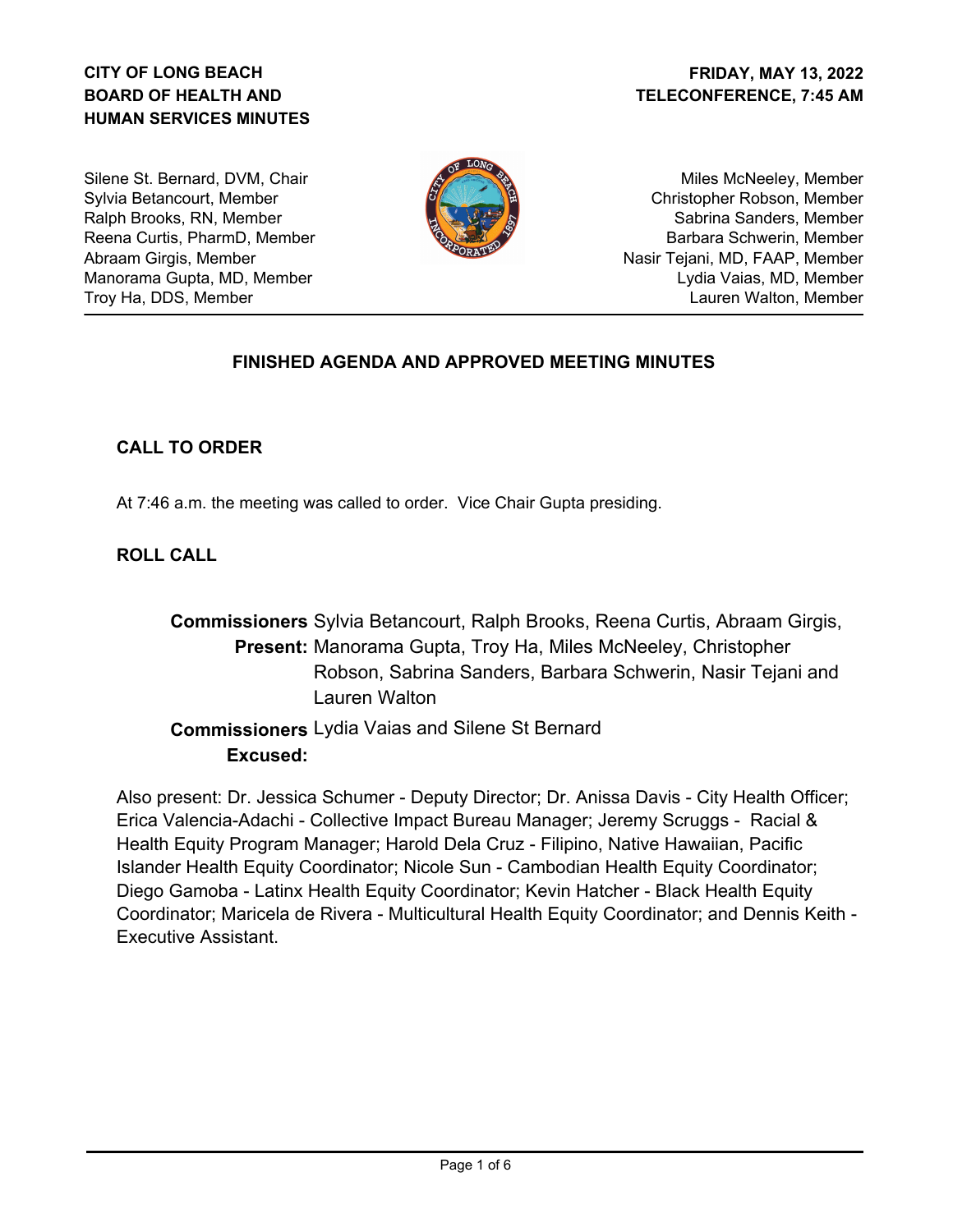### **APPROVAL OF MINUTES**

**1.** [22-029BH](http://longbeach.legistar.com/gateway.aspx?M=L&ID=239423) Recommendation to approve the minutes of the Board of Health and Human Services meeting held April 8, 2022.

# **A motion was made by Member Robson, seconded by Member Schwerin, to approve recommendation. The motion carried by the following vote:**

- **Yes:** 12 Sylvia Betancourt, Ralph Brooks, Reena Curtis, Abraam Girgis, Manorama Gupta, Troy Ha, Miles McNeeley, Christopher Robson, Sabrina Sanders, Barbara Schwerin, Nasir Tejani and Lauren Walton
- **Excused:** 2 Lydia Vaias and Silene St Bernard

## **PUBLIC PARTICIPATION: Members of the public are invited to address the Board on items of interest to the public within the Agency Board jurisdiction. Each speaker will be limited to two minutes unless that time is extended by the Chair.**

There was no public comment.

## **EXECUTIVE STAFF REPORTS**

**2.** [22-030BH](http://longbeach.legistar.com/gateway.aspx?M=L&ID=239424) Recommendation to receive and file a report from the Director of Health and Human Services.

> Dr. Jessica Schumer, Deputy Director for the Long Beach Department of Health and Human Services, provided the Board with the following information:

• The Department provided \$600,000 to the Mayor's Fund for Education to establish a Early Childhood Hub.

• The Celebration of the Young Child event was held on Saturday, May 7, 2022.

• Kelly Colopy, Director of Health and Human Services, spoke at Cal State University Long Beach on training and building a public health informatics workforce.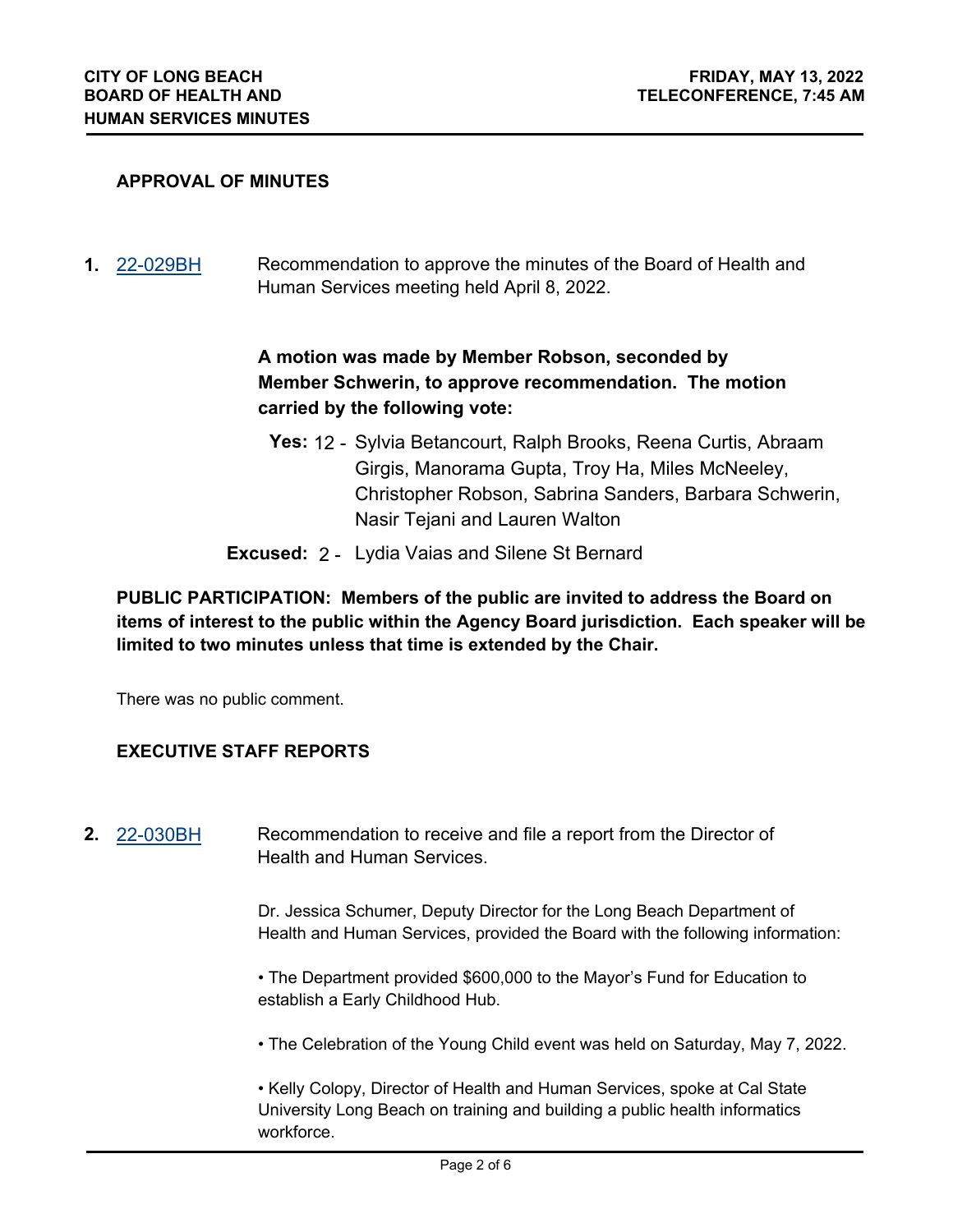• Ms. Colopy spoke with Dr. Jill Baker at Long Beach Unified School District (LBUSD) regarding a replacement for the Board's vacant LBUSD seat.

• Ongoing pressure on the Department's Environmental Health Bureau regarding restaurants and sidewalk food vendor inspections. The Department will be providing a report to the City Council in the next few months on the Food Inspection Program's operations.

• The Department continues to engage with the County on the potential Supreme Court overturning of Roe vs. Wade.

• The first Mental Health Advisory Committee meeting was held on May 4, 2022.

## **This BH-Agenda Item was received and filed.**

**3.** [22-031BH](http://longbeach.legistar.com/gateway.aspx?M=L&ID=239425) Recommendation to receive and file a report from the City Health Officer on Communicable Disease Control activities.

> Dr. Anissa Davis, City Health Officer, provided the Board with the following information:

• A hepatitis outbreak of unknown origin has been detected across the U.S. and Europe. As of May 5, 2022, 109 children have been affected in over 25 states and territories. There have been nine cases to date in California. No cases have been identified in L.A. County.

• First human case of Avian Flu (H5N1) has been identified in a poultry farm worker in Colorado.

• The Health Department has implemented its bicillin distribution program for local medical providers in the treatment of syphilis.

• Disease Intervention Specialists are now co-located in Health Department clinics in order to gain more timely access to patients recently diagnosed with a STI.

## **This BH-Agenda Item was received and filed.**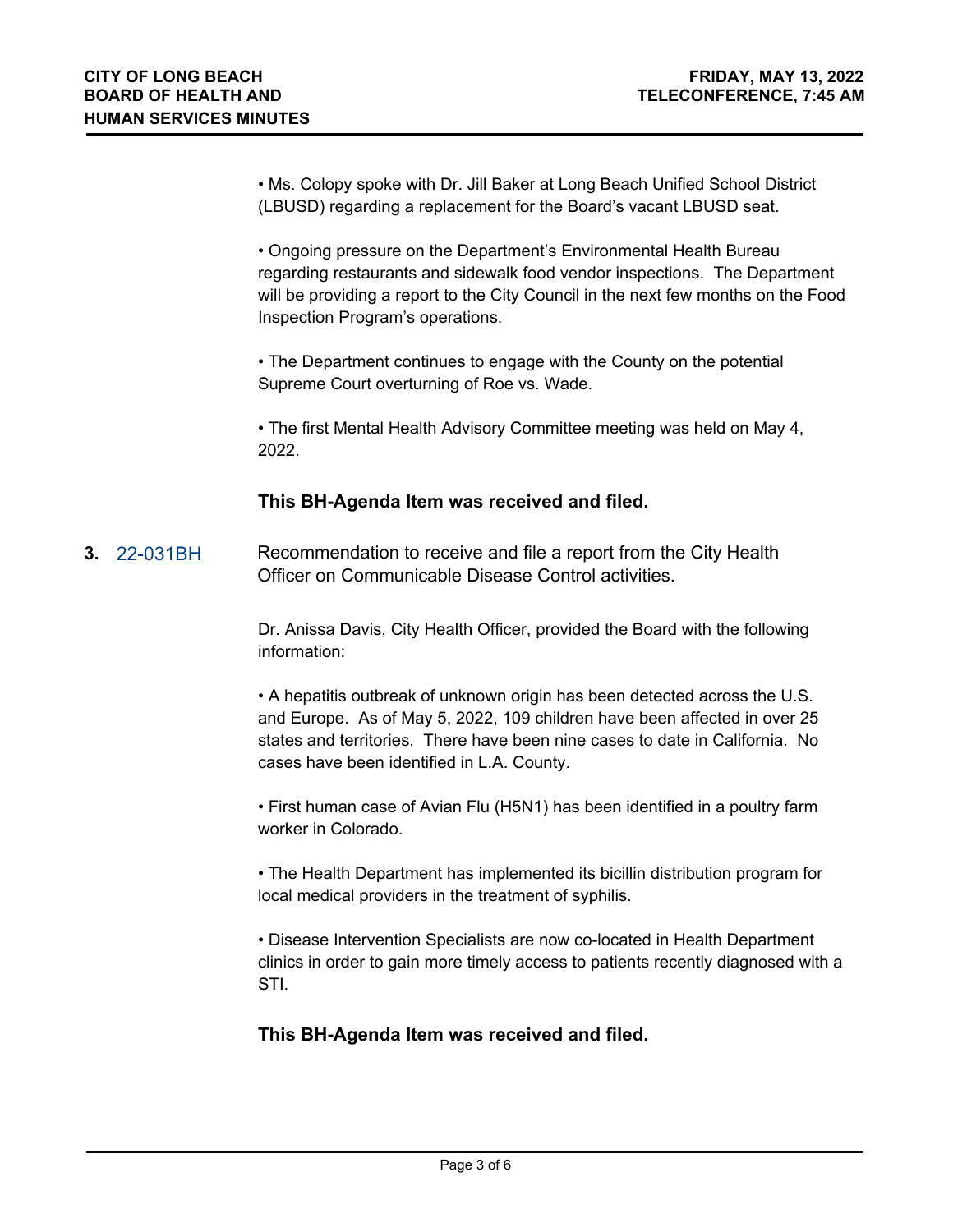### **REGULAR AGENDA**

**4.** [22-032BH](http://longbeach.legistar.com/gateway.aspx?M=L&ID=239426) Recommendation to receive, discuss and file a presentation on Health Equity.

> Erica Valencia-Adachi, Collective Impact Bureau Manager, introduced Jeremy Scruggs, Racial & Health Equity Program Manager, who introduced the Department's Racial and Health Equity Program staff, and provided a presentation on the Program's goals and accomplishments to date, a copy of which was received and filed as part of the permanent record.

#### **This BH-Agenda Item was approve recommendation.**

**5.** 22-001CY Recommendation to discuss mental health issues.

There was no new information to provide on this item.

#### **This CY-Agenda Item was laid over.**

**6.** [22-034BH](http://longbeach.legistar.com/gateway.aspx?M=L&ID=239428) Recommendation to discuss environmental justice issues.

There was no new information to provide on this item.

#### **This BH-Agenda Item was laid over.**

- **7.** [22-035BH](http://longbeach.legistar.com/gateway.aspx?M=L&ID=239429) Recommendation to discuss Board Goals and Infrastructure, including:
	- Staff Reports on City Council communications
	- Focus areas for 2022
	- Recruitment efforts

The Board briefly discussed remaining Board vacancies. An applicant from the LBUSD has applied for the Board's vacant LBUSD seat. The Mayor's office anticipates that an appointment will be made within the next month. In July two additional seats will become available upon the departure of Board members Robson and Ha, whose final terms conclude at the end of June.

Vice Chair Gupta informed the Board that she had attended several of the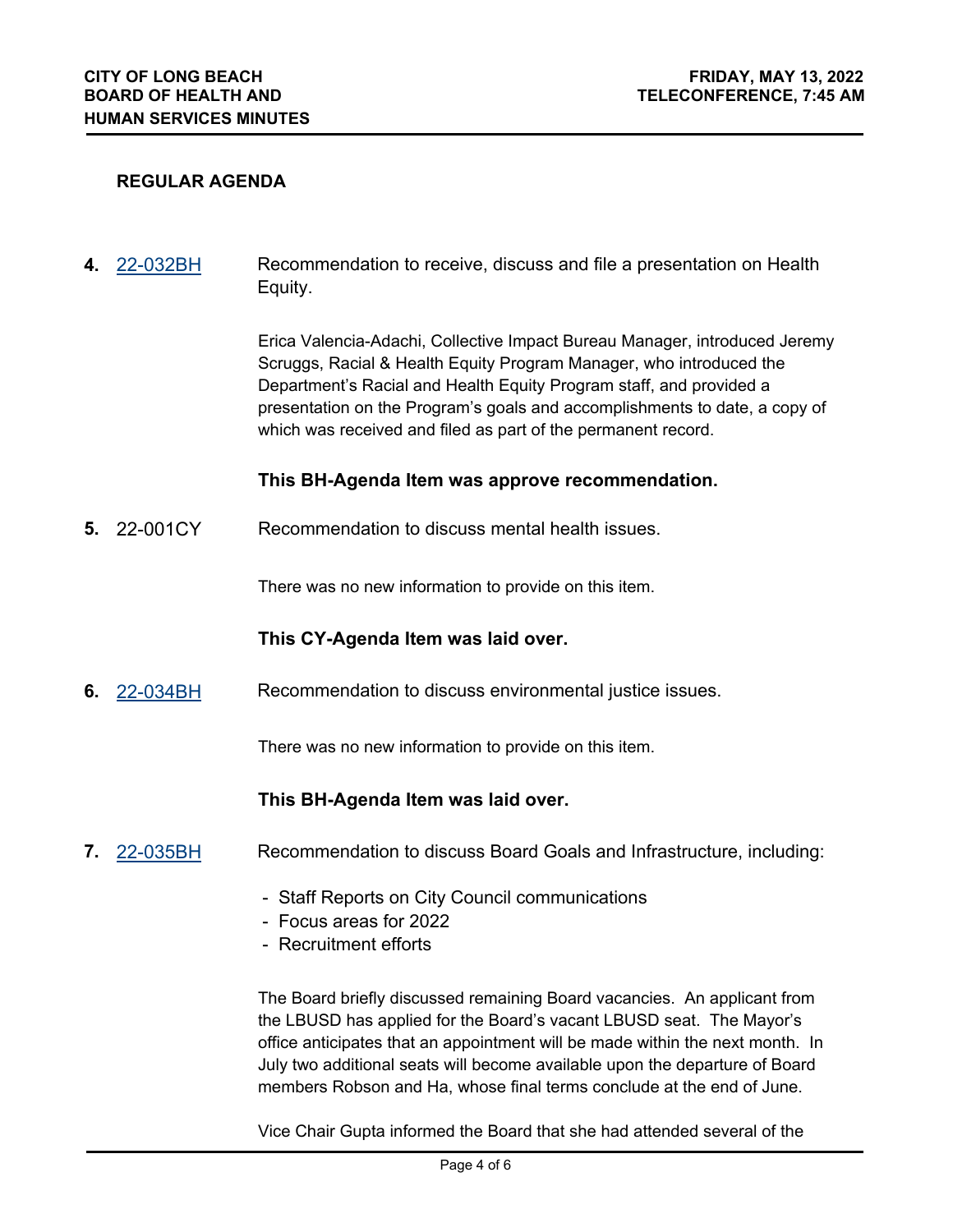meetings held by candidates for the upcoming elections. And suggested that the Board continue to meet with Council offices after the elections are completed.

### **This BH-Agenda Item was approve recommendation.**

**8.** [22-036BH](http://longbeach.legistar.com/gateway.aspx?M=L&ID=239430) Recommendation to discuss the current status of COVID-19 in the City.

Dr. Davis provided the following information:

• COVID case rates continue to increase. Hospitalizations currently remain stable, and deaths have been low

- A new Omicron subvariant has been identified
- There has been a slight uptick in school cases

• We expect to hear from the FDA in June around vaccinations for the six months to six year age group

• The FDA and CDC have authorized a second booster shot for those over 50 years of age, or for those who are immunocompromised

A brief conversation ensued regarding obtaining Paxlovid or other COVID therapeutics.

#### **This BH-Agenda Item was approve recommendation.**

**PUBLIC PARTICIPATION: Members of the public are invited to address the Board on items of interest to the public within the Agency Board jurisdiction. Each speaker will be limited to two minutes unless that time is extended by the Chair.**

There was no public comment.

#### **ANNOUNCEMENTS**

Vice Chair Gupta informed the Board of an upcoming Women's Leadership Summit on June 3, 2022.

#### **ADJOURNMENT**